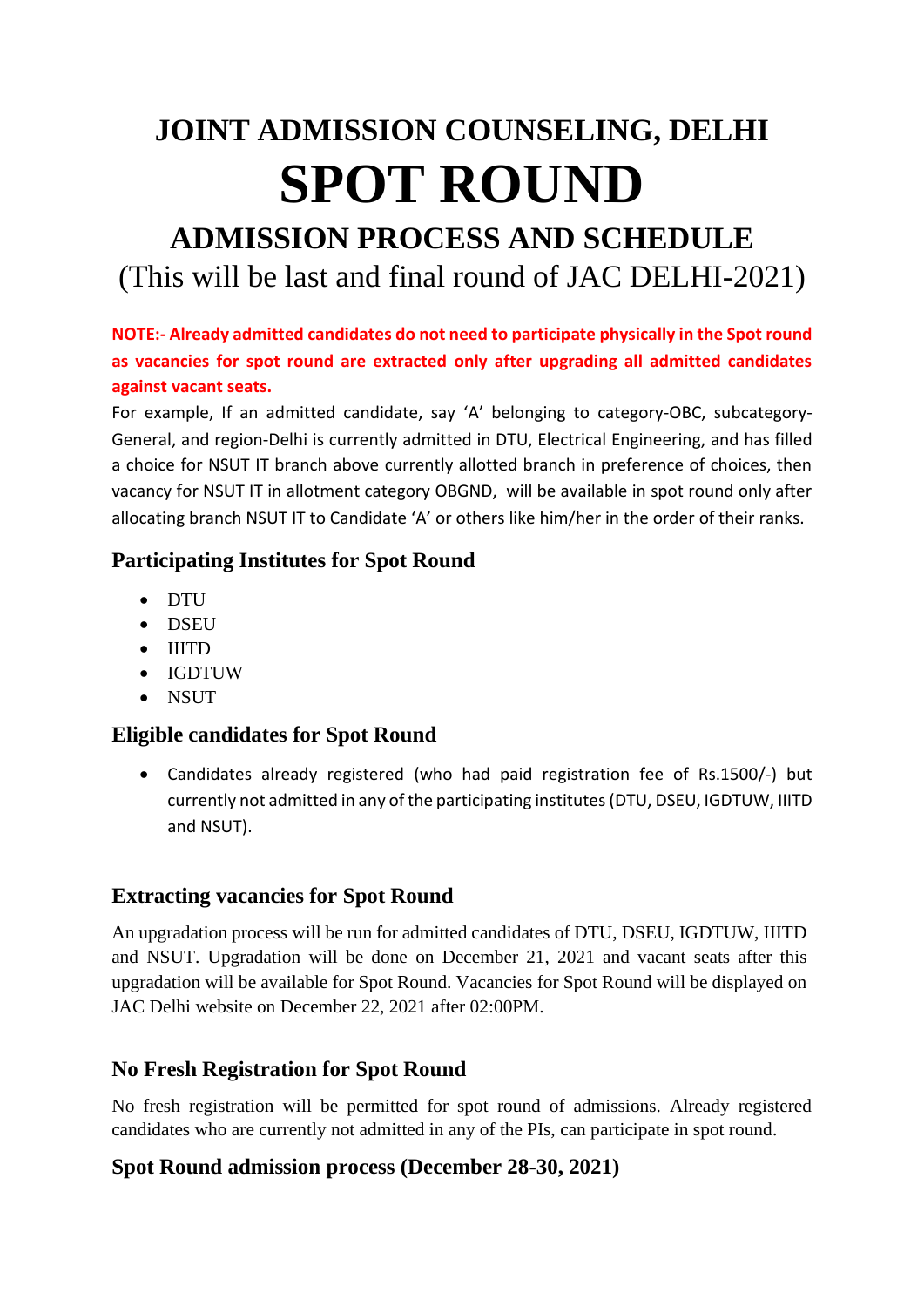**To maintain social distancing because of COVID-19 pandemic, not more than one person will be allowed to accompany the candidate in the Spot Round venue. Wearing mask and maintaining social distancing will be mandatory during entire process of counselling.**

**Candidate or candidate's authorized representative** can participate in spot round. All candidates willing to participate in Spot Round need to bring following documents and demand draft(s).

- Printout of JAC Delhi registration form **(printed after Dec.18, 2021)**
- Class X mark sheet (original and one photocopy)
- Class XII mark sheet (original and one photocopy)
- Category (ST/SC/EWS/OBC/PD/CW/SG) certificate(s), if applicable (original and one photocopy)
- Demand Draft(s) totaling Rs. 1,12,000/- in favor of "JAC DELHI" payable at New Delhi. No other mode of payment will be accepted
- Those opting for online (NEFT/RTGS/IMPS) Fee Payment should add JAC Delhi as Beneficiary in their Bank Account at least 48 hrs before coming for the Spot Round Name : JAC DELHI

Account Number : 36874578821

IFSC Code : SBIN0010446

• Medical Fitness Certificate (Refer Information Brochure Section 7.2, Page 65)

NOTE: Those taking admission in DTU, DSEU, IIITD, NSUT need to pay balance fee later when they report to their allotted institute.

Seats will be offered to participating candidates as per the vacant seats in respective category in following order (category wise)

- ST candidates
- SC candidates
- OBC candidates
- EWS candidates
- General category candidates

In each category, candidates will be called in order of their JEE(main) CRL rank and available vacant seats will be offered. For IIITD seat, candidates will be offered seat on the basis of IIITD rank (refer page 54 of admission brochure). Candidate can accept any seat available by paying the admission fee immediately through online mode or demand draft(s). **No extra time will be provided for making the DD after seat is offered.**

Any seat conversion (if needed) will be done as defined in admission brochure (refer Section 3.2, Page 33-34).

**Candidates being admitted in spot round will be marked freezed and will not be considered for any branch upgradation during spot round.**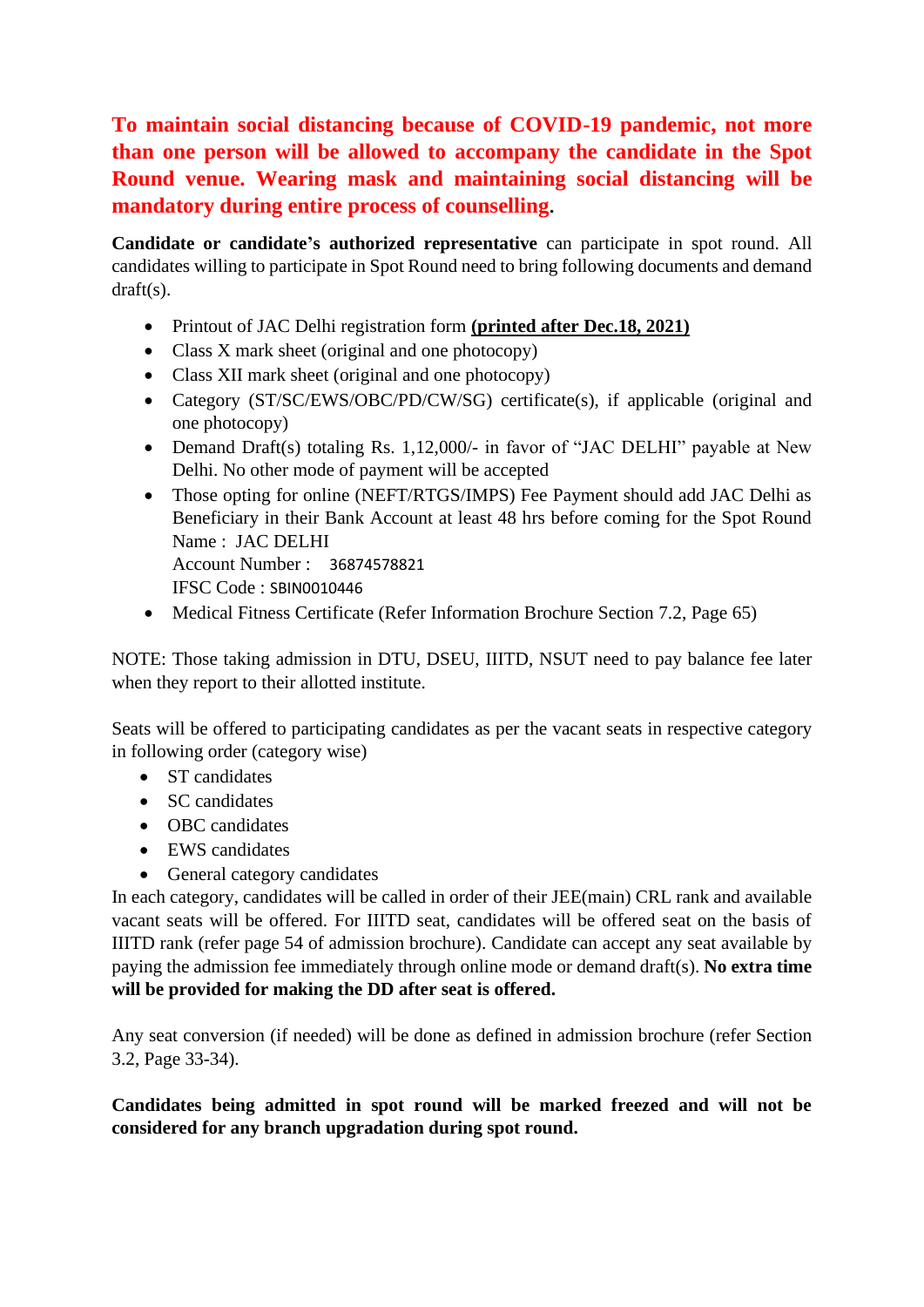# **Schedule for Spot Round**

| An Upgradation Round (Round 7) will be run as per Phase II Counselling schedule                                                                                                                                                                                                                           |                                                   |                                                                                                            |
|-----------------------------------------------------------------------------------------------------------------------------------------------------------------------------------------------------------------------------------------------------------------------------------------------------------|---------------------------------------------------|------------------------------------------------------------------------------------------------------------|
| (all admitted candidates will be upgraded against vacant seats)                                                                                                                                                                                                                                           |                                                   |                                                                                                            |
| <b>Change in Preference of Choices</b>                                                                                                                                                                                                                                                                    |                                                   | Dec. 20, 2021 (Monday) (10:00 AM to 9:00 PM)                                                               |
| Note: This will be applicable for the Upgradation<br>Round and also for the spot round (if required)<br>as admitted candidates who have not 'Freezed'<br>their seats can get further upgradations due to<br>seat conversions during Spot round (if any)<br><b>Declaration of Upgradation Round Result</b> |                                                   | Dec. 21, 2021 (Tuesday) (After 05:00 P.M.)                                                                 |
| <b>Online seat freezing</b><br>(Candidates can freeze their allotted seat if they do<br>not want any further upgradation of seat/institute as<br>per their filled choices. Remember, some further<br>upgradations may be done during SPOT Round of<br>counselling, if any)                                |                                                   | Immediately after declaration of result<br>Last date and time: Dec. 22, 2021 (Wednesday)<br>(upto 5:00 PM) |
| <b>Display of vacancies for Spot Round</b>                                                                                                                                                                                                                                                                |                                                   | Dec. 22, 2021 after 02:00PM                                                                                |
| <b>Spot round seat</b><br>allotment and<br>admission                                                                                                                                                                                                                                                      | Single Girl Child (SG)                            | Dec. 28, 2021 (9:30AM onwards)                                                                             |
|                                                                                                                                                                                                                                                                                                           | ST category (Delhi $\&$<br><b>Outside Delhi</b> ) | Dec. 28, 2021 (Attendance 9:30AM -10:30AM)<br>Seat allotment starts at 11:00AM)                            |
|                                                                                                                                                                                                                                                                                                           | SC category (Delhi &<br><b>Outside Delhi</b> )    | Dec. 28, 2021 (Attendance 12:30PM -01:30PM)<br>Seat allotment starts at 02:00PM)                           |
|                                                                                                                                                                                                                                                                                                           | <b>OBC</b> category (Delhi<br>& Outside Delhi)    | Dec. 29, 2021 (Attendance 9:30AM -10:30AM)<br>Seat allotment starts at 11:00AM)                            |
|                                                                                                                                                                                                                                                                                                           | <b>EWS category (Delhi</b><br>& Outside Delhi)    | Dec. 29, 2021 (Attendance 12:30PM -01:30PM)<br>Seat allotment starts at 02:00PM)                           |
|                                                                                                                                                                                                                                                                                                           | <b>GENERAL</b> category<br>(Delhi)                | Dec. 30, 2021 (Attendance 9:30AM -10:30AM)<br>Seat allotment starts at 11:00AM)                            |
|                                                                                                                                                                                                                                                                                                           | <b>GENERAL</b> category<br>(Outside Delhi)        | Dec. 30, 2021 (Attendance 01:30PM -02:30PM)<br>Seat allotment starts at 03:00PM)                           |